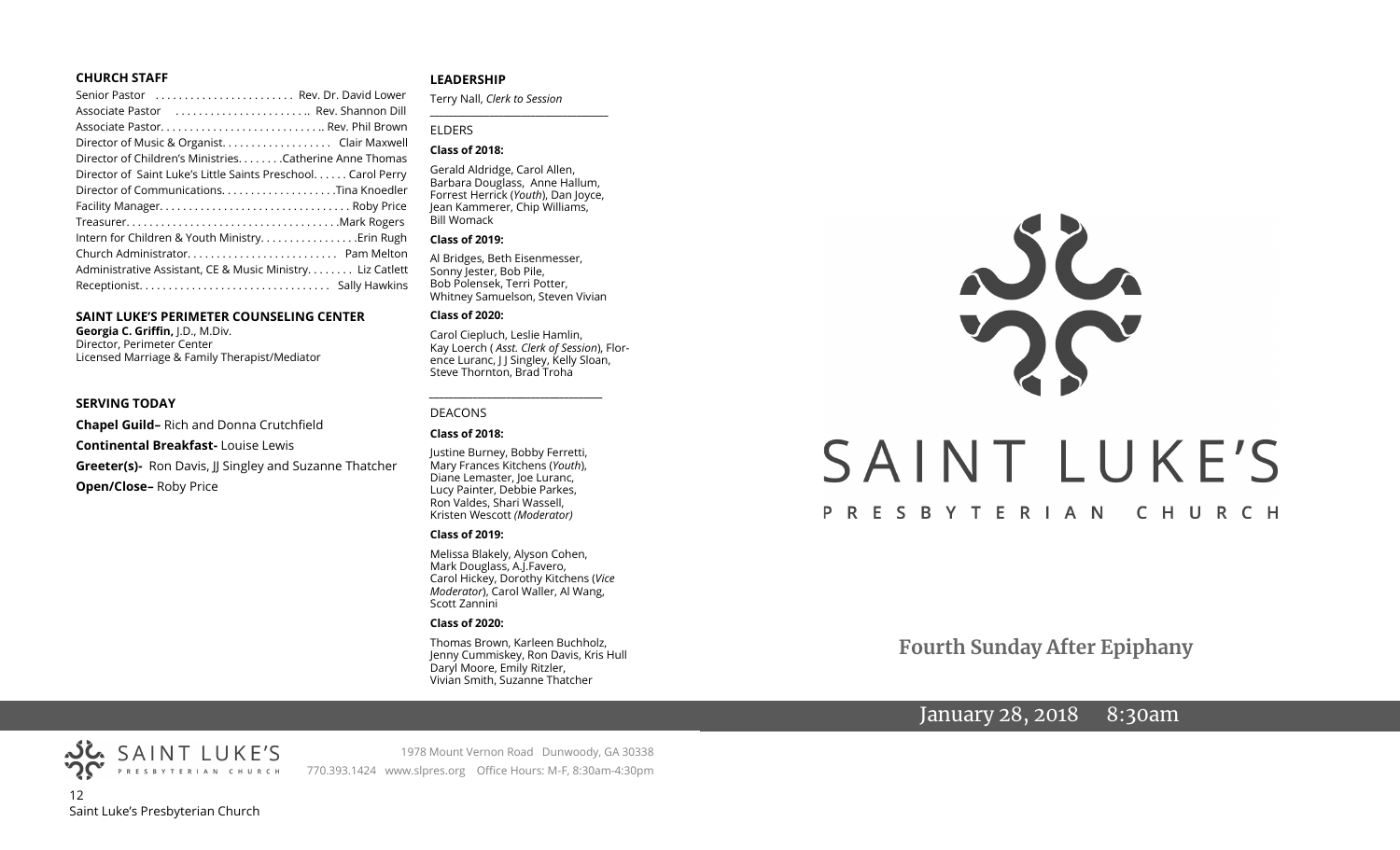

1978 Mount Vernon Road • Dunwoody, Georgia 30338 770.393.1424 • www.slpres.org

#### **January 28, 2018**  Fourth Sunday after Epiphany

#### **Liturgical Color:** Green

*Liturgical colors can orient us to the season of the church year and help to engage the sense of sight in worship. Green is used for time periods marked as Ordinary time; Ordinary time is time not marked by a specific festival or season.*

*Today's flowers are given by Vivian Smith to the glory of God and in loving memory of Barry Smith.*

#### **SUNDAY SCHEDULE**

8:30am Chapel Communion Service 9:30am Sunday School 10:30am Sanctuary Worship Service *Nursery available at all services and Sunday School.* 

## MISSION

Responding to God's call and empowered by the Holy Spirit, we invite all to join us in knowing, serving, and sharing Jesus Christ here and around the world.

VISION

To be a beacon of faith, hope, and love– every member an active disciple in Christ's ministry.

#### **WELCOME, GUESTS!**  We are delighted you are worshipping with us.

**DURING** the Welcome, please print the requested information on the Friendship Pad and pass the Friendship Pad down the pew.

**AFTER** the worship service, please join us outside the Chapel where our Pastors will be available to answer questions and provide you with a loaf of freshly-baked bread.

**FOR MORE** information about our programs, ministries or membership, please contact one of our Pastors at 770.393.1424, or visit our website: slpres.org.

# **THAT ALL MAY WORSHIP**

**ASSISTIVE** hearing devices, large print... hymnals, large print bulletins and back cushions are available. Please contact an  $\square$ usher for further assistance.

thisted

**CHILDREN'S WORSHIP** notebooks and lacing crosses are available on the table just outside the Chapel doors. For your convenience, there is a Family Restroom located in the hallway of the administrative offices, on the first floor, near the main lobby. **JOIN US FOR FEAST** — FEAST will run through March 7 and conclude with a variety show. Dinner at 5:45pm/Programs at 6:25pm. Please register on our website at the following link: [http://slpres.org/](http://slpres.org/feastregspring2018/) [feastregspring2018/.](http://slpres.org/feastregspring2018/)

#### **WOMEN'S RETREAT, MARCH 2-4, DILLARD**

**HOUSE** — Registration is now open. Join us for a weekend of fellowship, fun and spiritual growth. Rev. Meredith Loftis will be the guest speaker. Deadline to sign up is January 28. https://tinyurl.com/slpcwomensretreat2018 .

**SAINT LUKE'S FRIENDS** — please sign up for Continental Breakfast slots in 2018. It is a great way to meet new people and share hospitality. The sign up genius link is: <http://www.signupgenius.com/go/> 30e094daeac22aa8-continental.

#### **SAINT LUKE'S EXTENDS 10:30AM SANCTUARY WORSHIP THROUGH MAY** —

Experimenting with sanctuary worship at 10:30am, like most other churches in the area now do, has aimed to fit our primary worship service better into the lives of families with school-age children. It appears anecdotally that the goal has been met, as families with children generally indicate preferring the change.

But change is always hard, as is analyzing the benefits and costs of a change in community. Anecdotally the change has helped families with children, but statistically the change has not seemed to increase sanctuary worship attendance. So there are counter-balancing forces at work, too, it would seem, which we need to understand better before making a permanent decision. Therefore the Session on Sunday unanimously agreed to extend the experiment through May, so that we can work on optimizing the change while we learn more about how it is received. If you have thoughts about the schedule change that you have not yet shared, I would welcome the chance to hear them directly, please call or email me at [davidlower@slpres.org.](mailto:davidlower@slpres.org)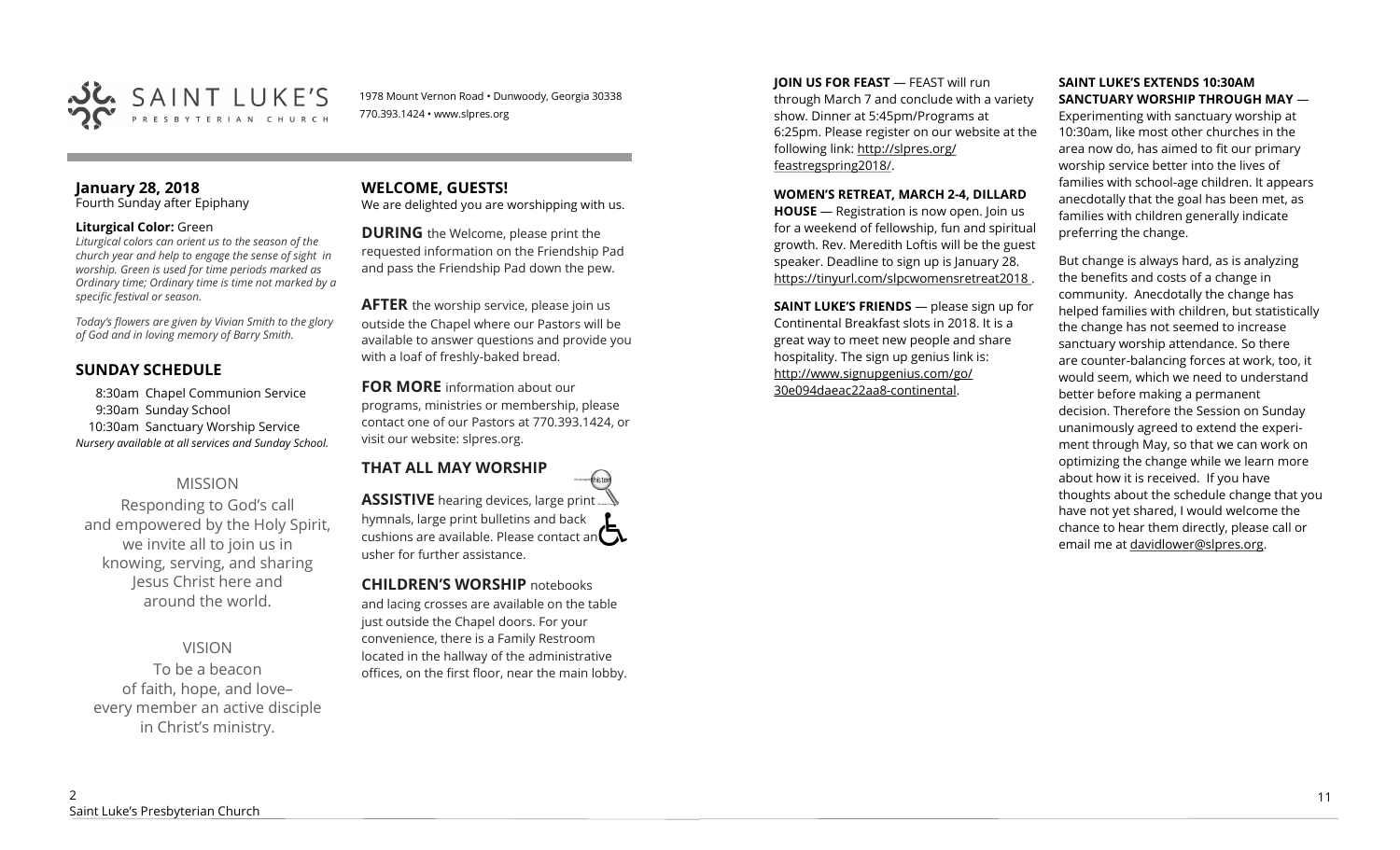# YOUTH MINISTRY

**Phil Brown philbrown@slpres.org / 770.393.1424 ext. 238** 

\_\_\_\_\_\_\_\_\_\_\_\_\_\_\_\_\_\_\_\_\_\_\_\_\_\_\_\_\_\_\_\_\_\_\_\_\_\_\_\_\_\_\_\_\_\_\_\_\_\_\_\_\_\_\_\_\_\_\_\_\_\_\_\_\_\_\_\_\_\_\_\_\_\_\_\_\_\_\_\_\_\_\_\_\_\_\_

#### **HERE'S WHAT'S COMING UP IN YOUTH MINISTRY:**

#### **SUNDAY, JANUARY 28:**

Sunday school at 9:30am. Meet in youth room.

Everyone (high school & middle school) Great Hall, **4:30pm** (New time) to decorate. Need parents to help with hanging signs/banners. Anyone have an extension ladder we can use? Plan to finish 6:15pm-ish. **Dinner at Vintage Pizza** with your families. Families pick up at church and head on over. 10% of proceeds while there benefit Tartan Trot!

#### **JOIN US FOR FEAST**

Dinner at 5:45pm and Youth Gathering at 6:25pm.

Youth Gathering at FEAST: Mixed Bag. A fun mix of movies, running, playing, and creating. Every week will be a little different as we take a Sabbath break in the middle of the week.

#### **CONFIRMATION CLASS:**

For 8th graders, we began on January 21, 3:30pm-4:30pm. You should have information if you are in the 8th grade. If you are not in the 8th grade and want to participate please let Phil know.

#### **PARENT RETREAT IN MONTREAT, FEBRUARY 9-11:**

[More information here](https://www.authenticparents.org/) on an amazing weekend to recharge, learn, and grow as parents with people from around the Southeast. [www.authenticparents.org.](http://www.authenticparents.org/) Let Phil know if you are interested in a roommate for the weekend. We have a female looking for a roommate.

#### **NEW HIGH SCHOOL RETREAT DATES:**

We had to reschedule the high school retreat due to the snow. New dates are March 16- 18. Same details as before. Still going to Mt. TOP. Still, need adults to come along with us. The new registration page will be up soon.

#### **In Preparation for Worship**

"God, who needs nothing, loves into existence wholly superfluous creatures in order that he may love and perfect them."

*~C.S. Lewis, The Four Loves*

**Prelude** Choral *Marcel Dupré*

#### **Welcome and Announcements**

*If you are new to Saint Luke's today, welcome, we are so glad you are here! We have a gift of fresh bread we would love to give to you as a token of our gratitude. Please introduce yourself after worship to receive your welcome gift.*

*Please take the time now to fill out the Friendship Pads situated at the end of each pew. Write down your names and pass the pad down the pew, so that you may greet your pew neighbors by name and that we may know you are here.*

#### **Call to Worship**

Leader: We've come to worship God, who loved us before we were yet born,

**People: who knows us even better than we know ourselves,**

- Leader: whose presence never leaves us,
- **People: and whose love for us never ceases!**

**Opening Hymn #774\*** There is Now a New Creation *STUTTGART*

#### **Call to Confession\***

| Leader: | The Lord be with you. |
|---------|-----------------------|
| People: | And also with you.    |
| Leader: | Let us pray.          |

#### **Prayer of Confession\***

**God of salvation,**

**you shower our lives and our world with love,** 

**yet we too often turn away from your blessing.** 

**Free us from our unwise choices, O God.** 

**When we are distracted and confused,** 

**redirect our attention to the abundant opportunities to experience your love. Focus our hearts on you,** 

**that we may choose the blessing of salvation** 

**offered us each day through Jesus Christ...***(Silence is kept for personal confession)* 

Leader: Lord, in Your mercy,

**People: Hear our prayer. Amen.**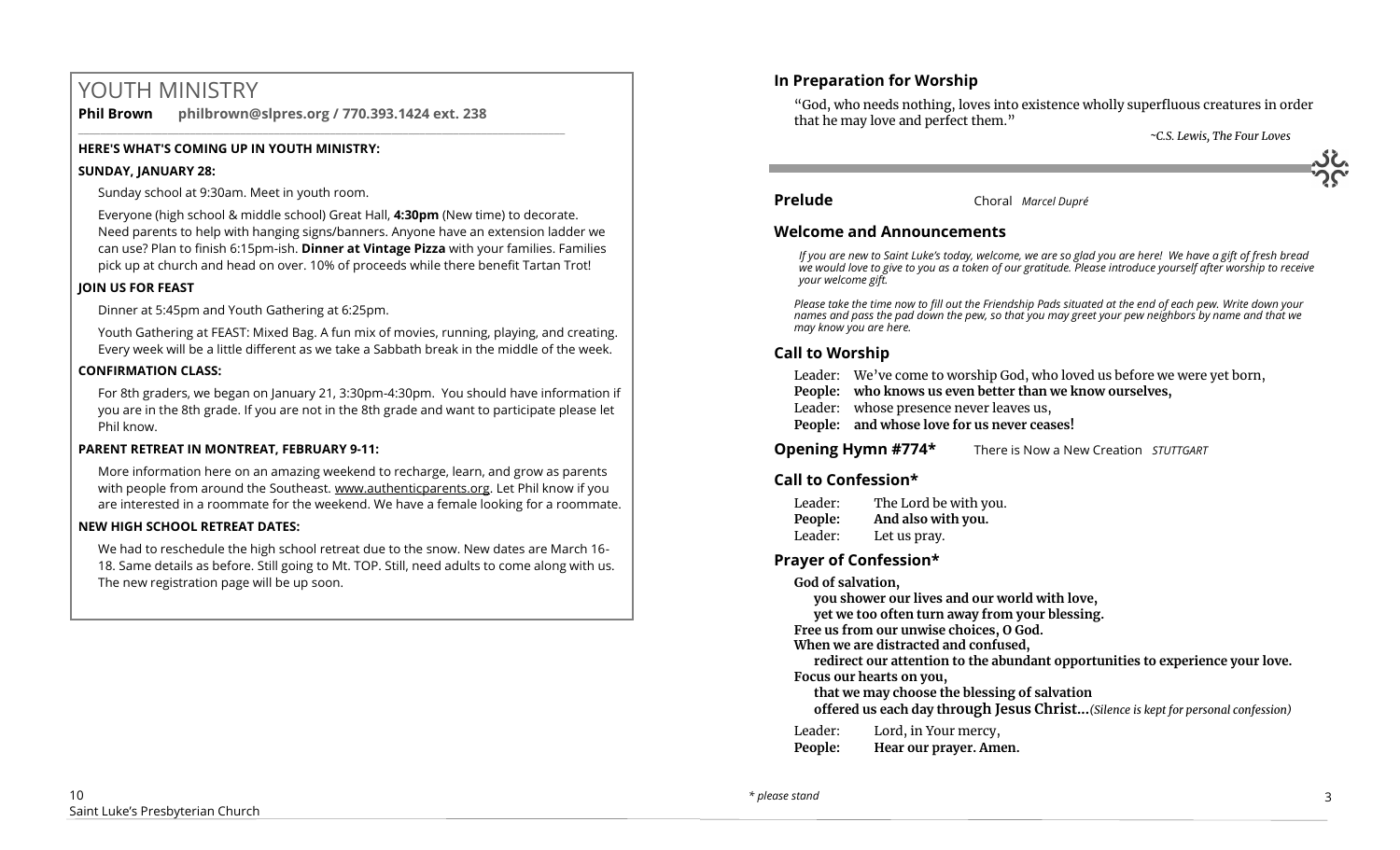#### **Assurance of Forgiveness\***

#### **Song of Praise #581\*** Glory Be to the Father *GLORIA PATRI*

**Glory be to the Father, and to the Son and to the Holy Ghost. As it was in the beginning, is now and ever shall be. World without end. Amen.** 

#### **Passing of the Peace of Christ\***

Leader: May the peace of Christ be with you. **People: And also with you.** 

#### **Prayer for Illumination**

#### **Scripture Lesson(s)** John 3:1-21, *pages 93-94 of the New Testament*

Leader: The Word of the Lord. **People: Thanks be to God.**

#### **Tell Us Our Story**

*Children are always welcome to stay in worship. If preferred, parents may take their child(ren) to the nursery.*

**Sermon Conserverthing It Conserverthing It** Shannon Dill

**Affirmation of Faith\*** from Brief Statement of Faith, PCUSA

*A Brief Statement of Faith, adopted in 1991 by the PCUSA, was a promised by-product of the 1983 reunion between the Northern Presbyterians (UPCUSA) and the Southern Presbyterians (PCUS), which formed the PCUSA. It seeks, in a few lines, to provide an overview of contemporary Presbyterian faith that is both faithful to the ten essential tenets of Reformed Faith and inclusive of theological insights from scripture.*

**In life and in death we belong to God. Through the grace of our Lord Jesus Christ, the love of God, and the communion of the Holy Spirit, we trust in the one triune God, the Holy One of Israel, whom alone we worship and serve. We trust in God, whom Jesus called Abba, Father. In sovereign love God created the world good and makes everyone equally in God's image male and female, of every race and people, to live as one community.**

# S P L A S H ! CHILDREN'S MINISTRIES

**Catherine Anne Thomas cathomas@slpres.org / 770.393.1424 ext. 228 \_\_\_\_\_\_\_\_\_\_\_\_\_\_\_\_\_\_\_\_\_\_\_\_\_\_\_\_\_\_\_\_\_\_\_\_\_\_\_\_\_\_\_\_\_\_\_\_\_\_\_\_\_\_\_\_\_\_\_\_\_\_\_\_\_\_\_\_\_\_\_\_\_\_\_\_\_\_\_\_\_\_\_\_\_\_\_\_** 

#### **MARK YOUR CALENDARS FOR UPCOMING 2018 EVENTS**

Details to follow in future publications.

• "Shipwrecked" VBS is June 11-14. Online registration is coming in February. Please contact Catherine Anne to volunteer.

#### **JOIN US FOR FEAST, DINNER AT 5:45PM AND PROGRAMMING AT 6:25PM**

**Heroes of the Bible, Age 3 through Kindergarten** — We'll keep learning about the exciting adventures of people who did great things for God. We can do great things for God, too! Room 120.

**Grow Together Now, 1st Grade through 5th Grade** — Our learning focus for this session will be Humility, Kindness and Cooperation. We'll examine these virtues through the lens of scripture as well as our own lives. This class learns through a lively assortment of group activities; always something new! 1st- 3rd– The Dock and 4th & 5th– The Lighthouse.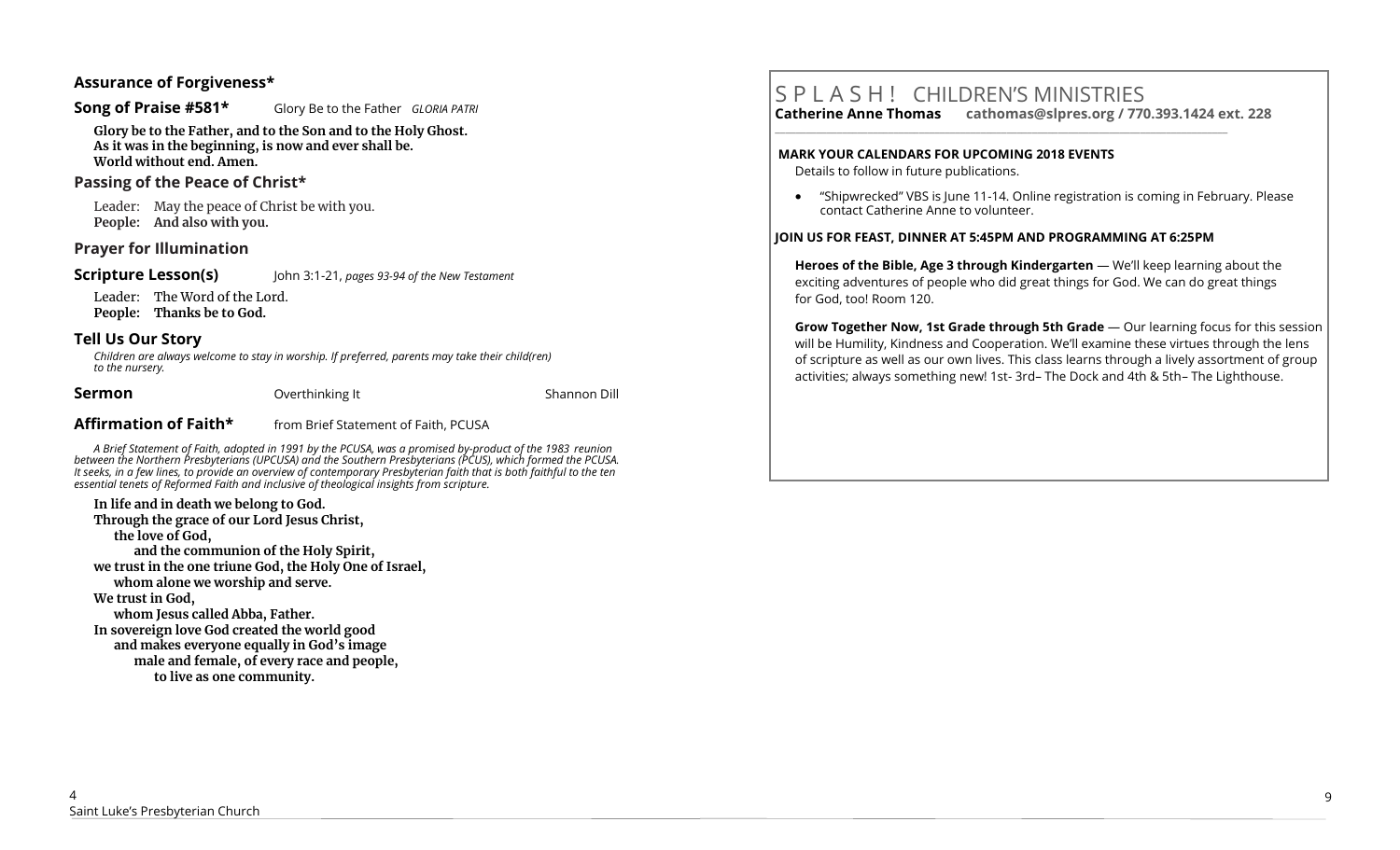# ADULT MINISTRY

**Shannon Dill shannondill@slpres.org / 770.393.1424 ext. 229**   $\_$  ,  $\_$  ,  $\_$  ,  $\_$  ,  $\_$  ,  $\_$  ,  $\_$  ,  $\_$  ,  $\_$  ,  $\_$  ,  $\_$  ,  $\_$  ,  $\_$  ,  $\_$  ,  $\_$  ,  $\_$  ,  $\_$  ,  $\_$  ,  $\_$  ,  $\_$ 

**ADULT SUNDAY SCHOOL** *(all classes will join in the PW Sandwich Project this Sunday)*  Individual classes have begun. Please see the website for a full description of each class. (http://slpres.org/program-ministries/adult-ministry/sunday-school)

Faith Foundations: Room 232 House to House: Room 203 Seasons of the Spirit: Room 231/233 Soul Food: Room 234/236

#### **FRIDAY MORNING MEN'S BIBLE STUDY**

Fellowship and Bible study every Friday from 6:40-8am in the Parlor with Dan Joyce.

#### **BIBLE STUDY: "WAYFARERS"**

Come join David, Shannon or Phil as this week's preacher leads a study of the scripture for the upcoming Sunday's worship. Meet on Wednesdays at 10am in the church library.

#### **LENTEN JOURNAL/STUDY**

To access the Lenten Journal/Study please go to this link: http://tinyurl.com/slpclent2018. The journal is entitled *Meeting Jesus in the Gospel of John*; a six week offering of prayer and reflection from the Society of Saint John the Evangelist and the Center for Ministry of Teaching at Virginia Theological Seminary. Printed copies will also be available in the church office.

# MUSIC MINISTRY

**Clair Maxwell clairmaxwell@slpres.org / 770.393.1424 ext. 227**   $\_$  , and the set of the set of the set of the set of the set of the set of the set of the set of the set of the set of the set of the set of the set of the set of the set of the set of the set of the set of the set of th

#### **CHOIR REHEARSALS ON WEDNESDAYS**

5:00-5:45pm Cherub Choir, Ages 4-5, *Yvonne Miller, Director*  5:00-5:45pm Westminster Choir, Grades 1-5, *Clair Maxwell, Director*  6:30-7:20pm Festival Ringers, Youth & Adults, *Clair Maxwell, Director*  7:30-9:00pm Chancel Choir, Youth & Adults, *Clair Maxwell, Director* 

**Loving us still, God makes us heirs with Christ of the covenant. Like a mother who will not forsake her nursing child, like a father who runs to welcome the prodigal home, God is faithful still. With believers in every time and place, we rejoice that nothing in life or in death can separate us from the love of God in Christ Jesus our Lord.**

## **Offering Invitation**

*Giving is a tangible sign of worship. If you give electronically, there is a blue, laminated, electronic giving in the pew rack to place in the offering plate as it is passed.*

**Offertory Offertory** *Marcel Dupré* 

**Song of Thanksgiving\*** Christ is Made the Sure Foundation *WESTMINSTER ABBEY*



## **Holy Communion**

*Communion will be served by intinction (dipping the bread into the cup). Everyone is invited to participate in the sacrament. Children who have discussed the sacrament with their parents and/or pastor are welcome. The cup holds grape juice, not wine, during this service. A server with gluten-free wafers will be standing directly in front of the communion table for those who prefer this option. If you would prefer to be served where you are sitting, please raise your hand.* 

## **Communion Music**